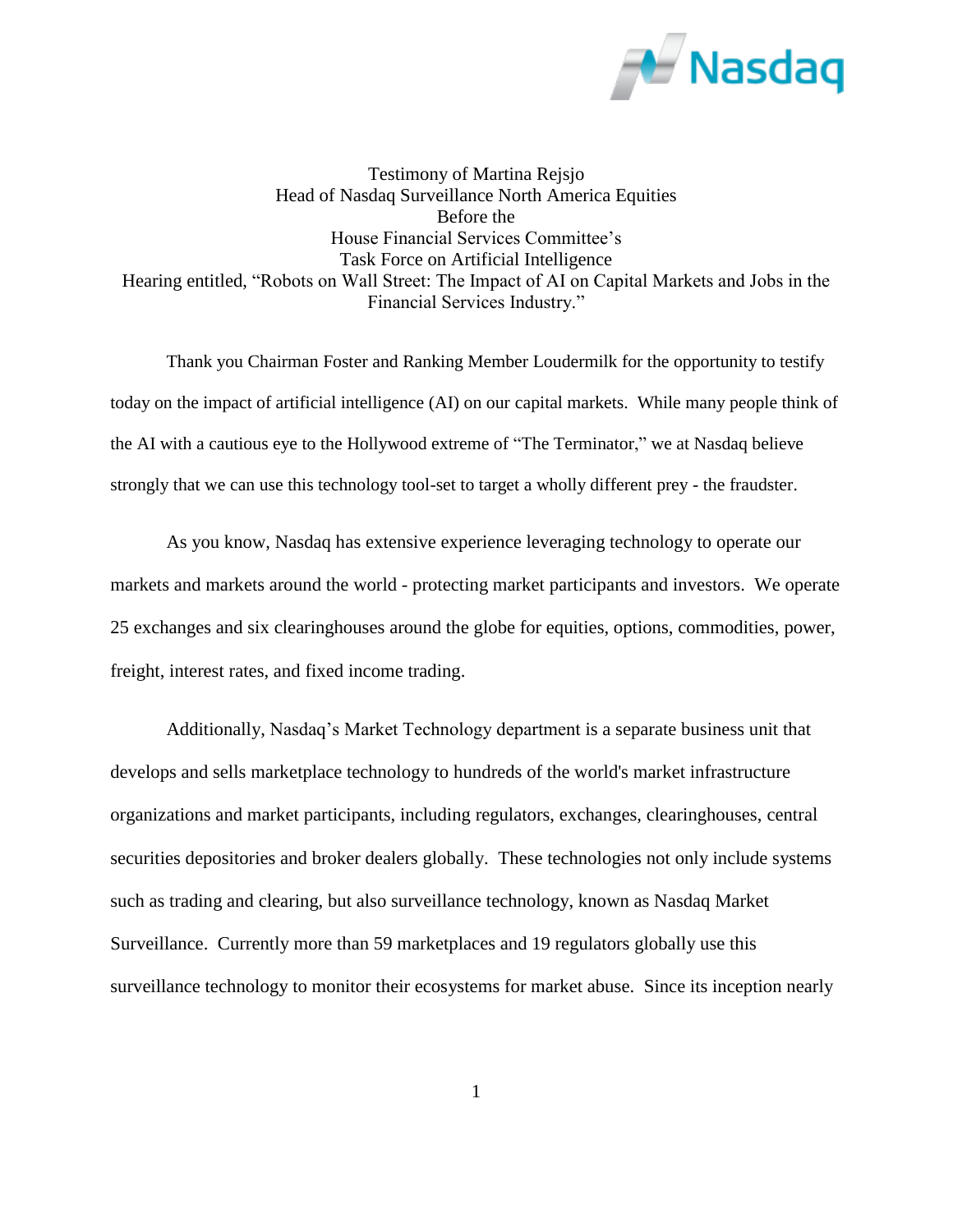

30 years ago, Nasdaq's surveillance technology has become the industry benchmark for real-time and T+1 cross-market surveillance platforms. These solutions automate the detection, investigation and analysis of potentially abusive or disorderly trading—whether cross market, cross-asset, and multi-venue—to help improve the overall efficiency of the surveillance organization and reduce cost, even as market complexity and new regulations increase. As part of product development, we have constantly strived to be at the forefront in developing and evolving surveillance-focused visualization tools to simplify the monitoring process by distilling complex information into a single snapshot, resulting in clear guidance on where to focus an investigation.

## Regulation at a Glance:

- 750,000+ **ALERTS REVIEWED**
- 800 **MATTERS REFERRED TO SEC AND FINRA**
- $\bullet$  80,000+ **ELECTRONIC TEST SCRIPS RUNNING ACROSS 6 TRADING SYSTEMS TO ENSURE SYSTEM RULE COMPLIANCE**
- 6.7 Billion **MESSAGES PER DAY PROCESSED BY NASDAQ'S REAL-TIME REGULATORY SYSTEMS**

As marketplaces become more accessible, the sheer number of market participants continues to rise—expanding the number and types of potential events that surveillance systems need to capture. At the same time, trading behaviors are constantly evolving so compliance teams are spending more time than ever combing through data to investigate abnormal activity.

This increase in players, the ability to deploy manipulative strategies with their own technology, and exponential increase in data quantities can act as the perfect ecosystem for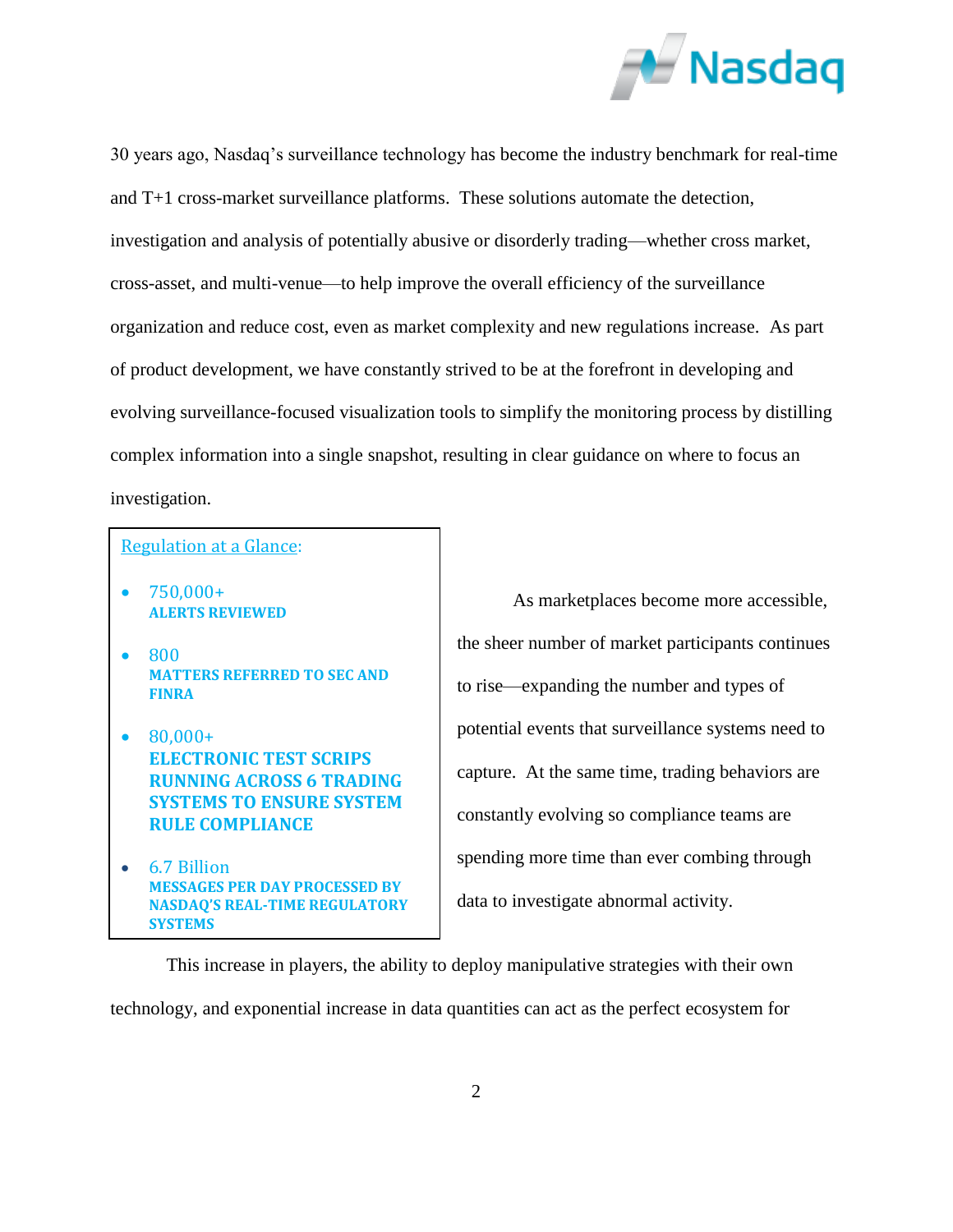

market manipulators looking to hide amongst the noise. This increased complexity in monitoring across markets and asset classes presents new challenges for surveillance teams relying on preconceived parameters and known factors to detect manipulative patterns.

## **Monitoring in US Markets**

Nasdaq North America Surveillance team monitors 3 equity markets, 6 options markets and one futures market with real-time surveillance and post-trade surveillance of unusual market activity. The surveillance department is monitoring the markets for Insider Trading, Fraud and Manipulation, including manipulation through trading—pump and dump—and order book manipulation—spoofing and layering, as well as handling events in the market such as clearly erroneous transactions.

The surveillance program today is using algorithmic coding to detect unusual market behavior running over 40 different algorithms in real-time, looking for market abuse and manipulation. The patterns have sophisticated algorithms that use approximately 35,000 parameters. In addition to real-time surveillance, there are over 150 patterns covering post tradesurveillance, which are used to identify a wide range of potential misconduct. The activity is monitored across equity and options markets, with some market-specific alerts and some alerts encompassing data from all markets.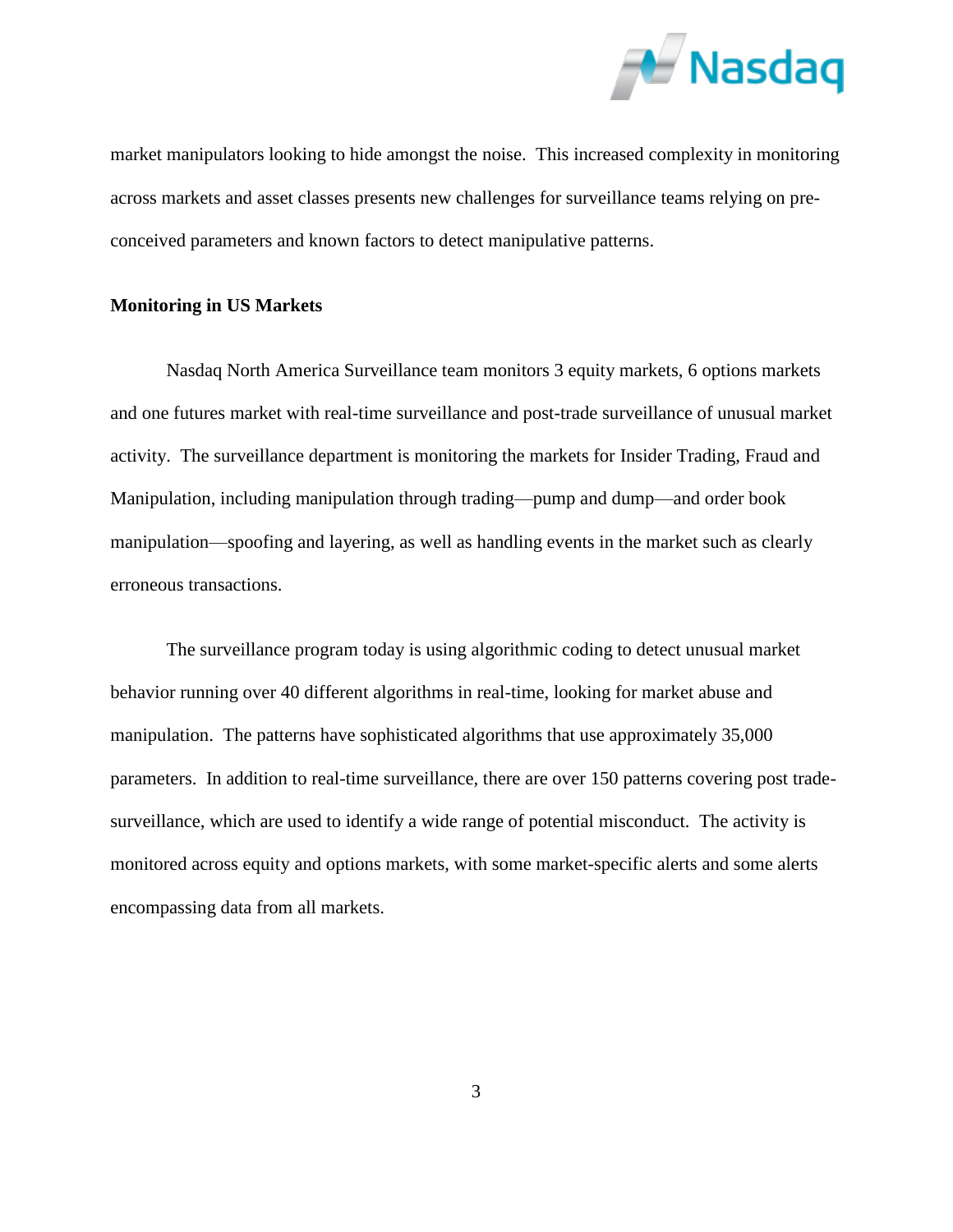

The team proactively develops tools and procedures to constantly increase the quality of surveillance and to meet changing demands in the market place and we initiate and drive change in regulation.

# **Pattern Development Today**

The manner in which patterns are currently recognized and detected can represent potential challenges in manipulative pattern identification. Since they are based on known factors, which can be a combination of information shared between market places, information from broker dealers, investors and other market participants, it can be difficult to capture new behavior and remain proactive rather than reactive to threats in the market. In addition, predefined expectations of what patterns replicate a specific manipulative behavior can often limit alert results, depending on how alert parameters are calibrated. Calibration can also present a challenge when determining the best balance between false positives and true alerts.

# **Using AI to Enhance Surveillance**

The above challenges in alert detection and coding led to a joint collaboration between departments within Nasdaq to gain more insight into potential manipulation scenarios, Nasdaq's Machine Intelligence (MI) Lab, Nasdaq's Market Technology business and Nasdaq US Surveillance Team joined forces to enhance surveillance capabilities with the help of Artificial Intelligence and Transfer Learning: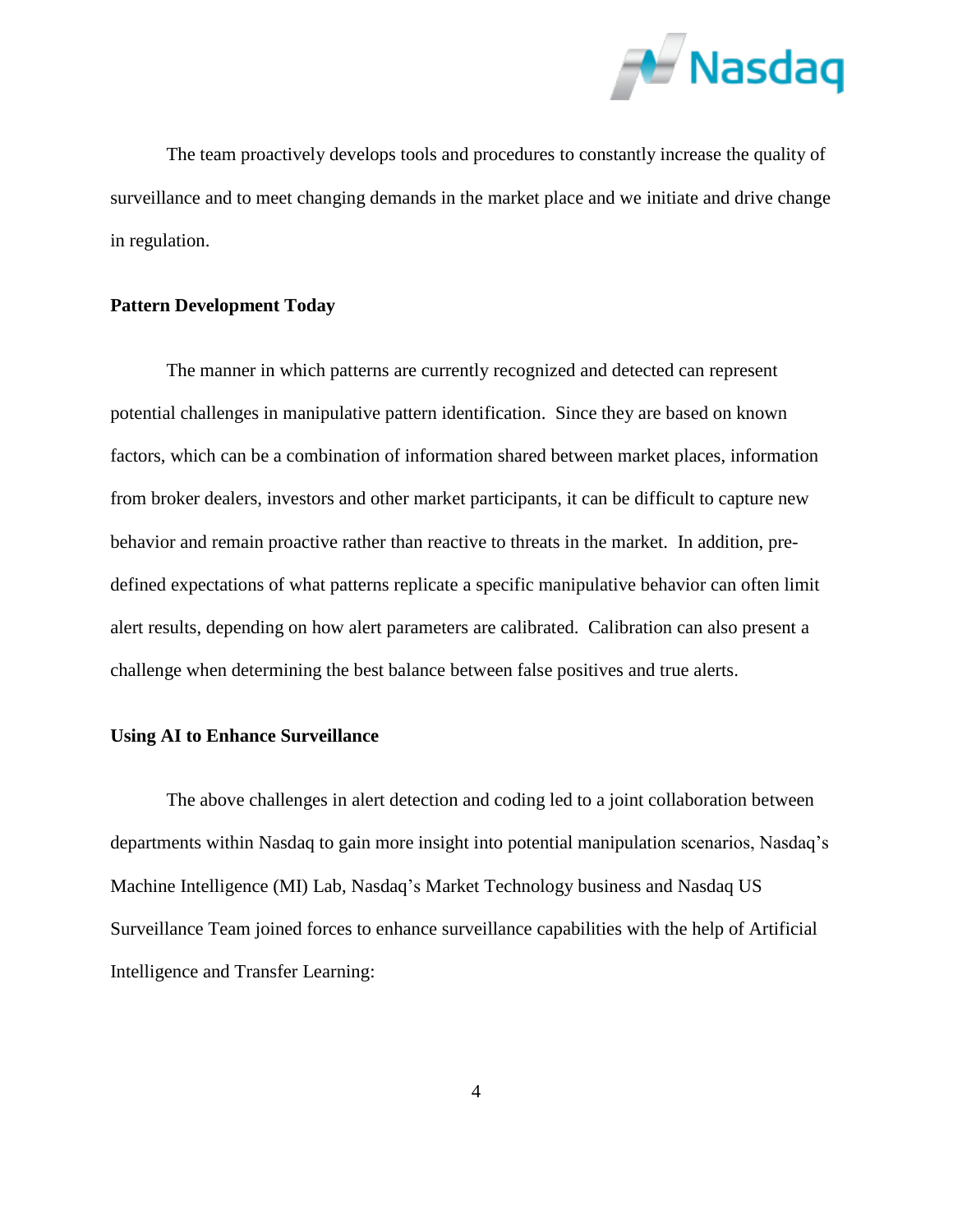

- **MI Lab:** Nasdaq's team formed specifically to research the latest trends in artificial intelligence and machine learning and apply those techniques to our own technology across the organization.
- **Nasdaq Market Technology**: One of Nasdaq's four commercial businesses, Market Technology includes the Nasdaq Market Surveillance offering in its suite of products. Nasdaq's Surveillance solutions are deployed at 59+ non-Nasdaq exchanges, 19 regulators and 160+ market participants globally.
- **Nasdaq US Surveillance Team:** Monitors Nasdaq's US exchanges to ensure utmost transparency.

Using AI to detect abnormal behavioral patterns is premised on the notion that manipulative behavior can be identified by signals in the market; that a scheme to defraud market participants often has a specific pattern in how it is executed; and that there is a price rise/decline, an action taken and trading is then restored to norm. This "signaling concept" leads to new ways to look at pattern detection.

# **New Models for Trading Risk Detection**

By leveraging AI to detect potential trading risks, detection models were not tied to static logic or parameters—helping to reduce false positive flags. The teams were able to train the AI machine based on visual patterns of manipulation, with an initial focus on spoofing. The machine was trained with human input via "active learning" and then tested with transfer learning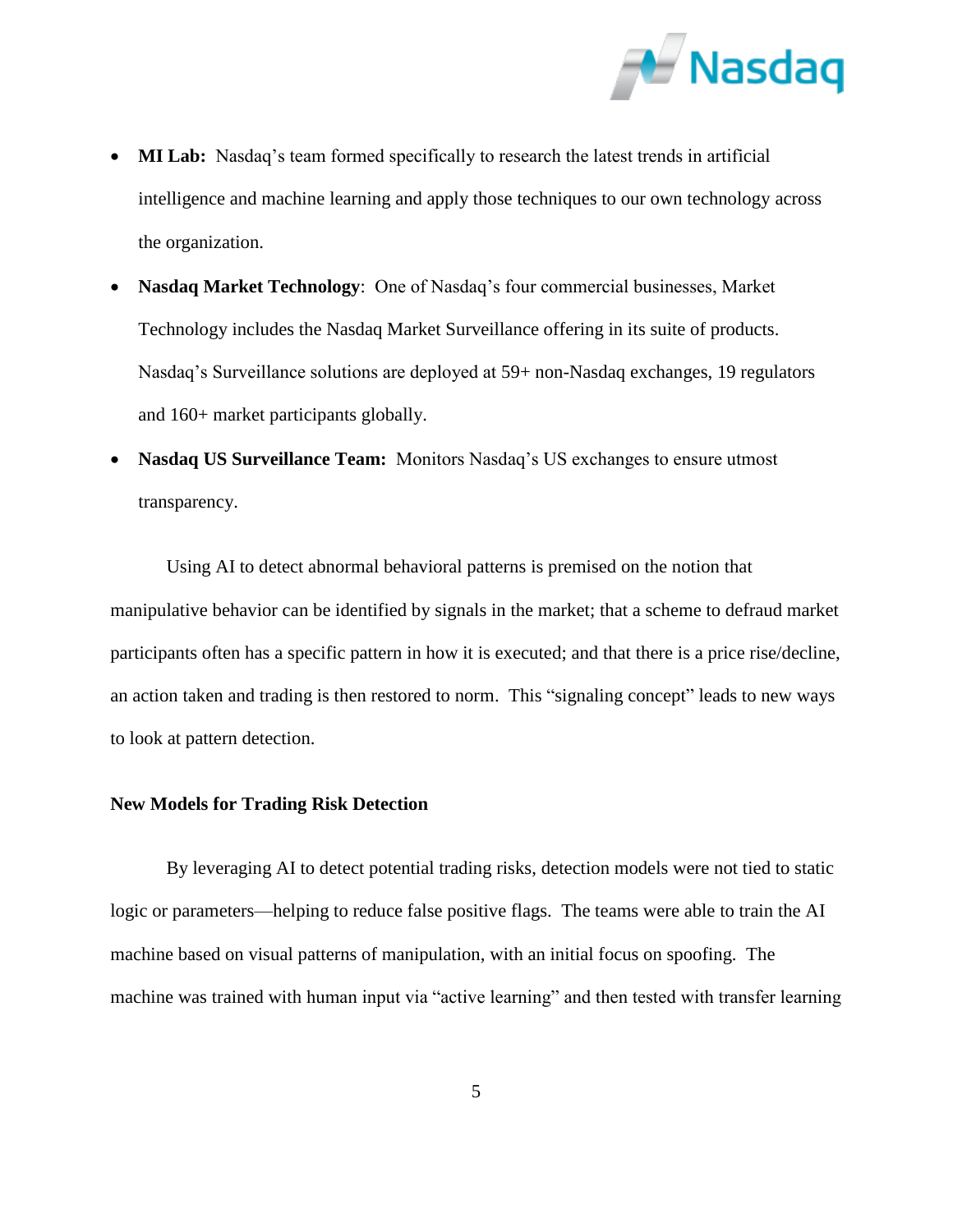

to expand the scope of the project beyond spoofing. Transfer learning leverages AI to apply a model developed for a specific task as the starting point for a model on a second task. By using transfer learning the more markets and customer data applied to training models, the better

# **New Capabilities are Making AI More Powerful**

#### **Transfer Learning:** *New Models from Old Models*

- Rapid Implementation
- Scalable Model Development
- **Detect:** new forms of financial crime in new markets

#### **Human-in-the Loop Learning** • Man-Machine Integration

- Label generation on-the-fly for sparse or unclear classes
- Manage**:** Human assisted model improvement leads to more signal and less noise in flagged examples

# **Deep Learning**

- Learns invariant representations • Uses 'hidden layer' in find increasingly
- complex relationships
- Can learn any function, including highly nonlinear ones

models can be for new markets. Models can be transferred between markets or events, and then further improved with analyst feedback.

By working across Nasdaq's Market Surveillance Technology team, MI Lab and MarketWatch team, the group was able to benefit from piloting the latest innovations for release within our technology business and provide real-time feedback for developers. By using Deep Learning and Human in the Loop techniques, the cross-business team started to train new models for detecting market abuse. The underlying

neural network technology was based on Convolutional Networks, augmented with Human in the

Loop processes with continuous training.

# **The Results**

During the testing and implementation phases of market transfer from Commodities to US

Equities for spoofing detection, initial experiments indicated usable results with 95% fewer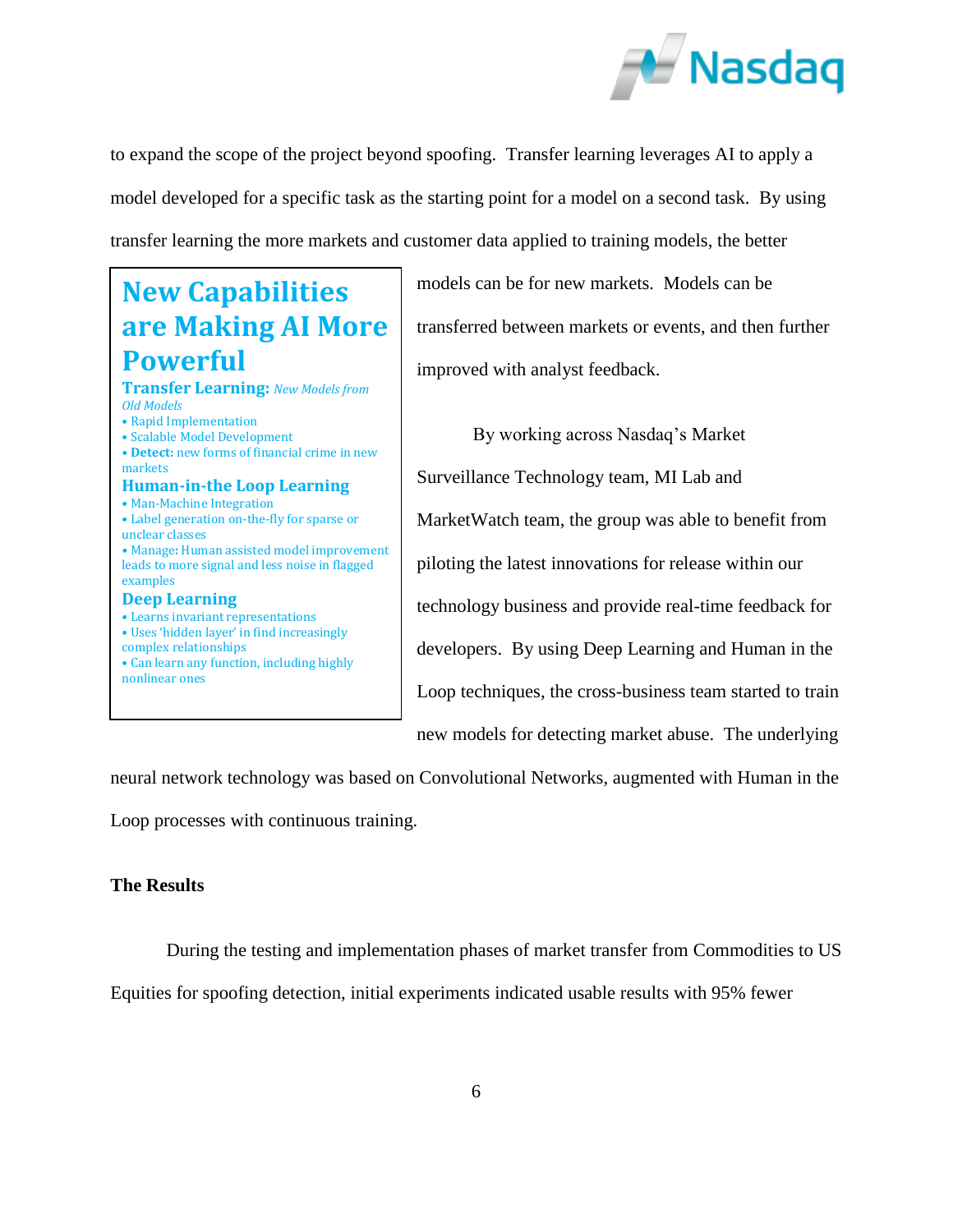

examples than typically required. The project pilot is ongoing and the detection efficacy of current models is either similar or better than the comparison model. The teams are jointly gathering comparative statistics for fine tuning and application to other markets around the world.

### **Impact on Surveillance Function**

The inclusion of AI into the detection function will allow the surveillance department to focus the effort on in-depth investigations on potential manipulative behavior instead of triaging a high number of false positives. Let me be clear, the human input is still of primary critical importance both in analyzing the output from the surveillance system, but also in continuously training the machine to produce more and more accurate output. The AI depends on the "human-in-the-loop" learning that relies on analysts sharing their expertise with the machine - there has to be a feedback loop built into the system to continuously refine the output. AI will be at the center of next generation surveillance technology, focusing on adaptive detection models with the input from the analysts, empowering surveillance teams with faster, smarter and more accurate monitoring capabilities, ultimately aimed at maintaining market integrity.

The massive, and in many cases exponential, growth in market data is a significant challenge for surveillance professionals. Billions of messages pass through a larger marketplace's systems on an active day. In addition, market abuse attempts have become more sophisticated, putting more pressure on surveillance teams to find the proverbial needle in the

7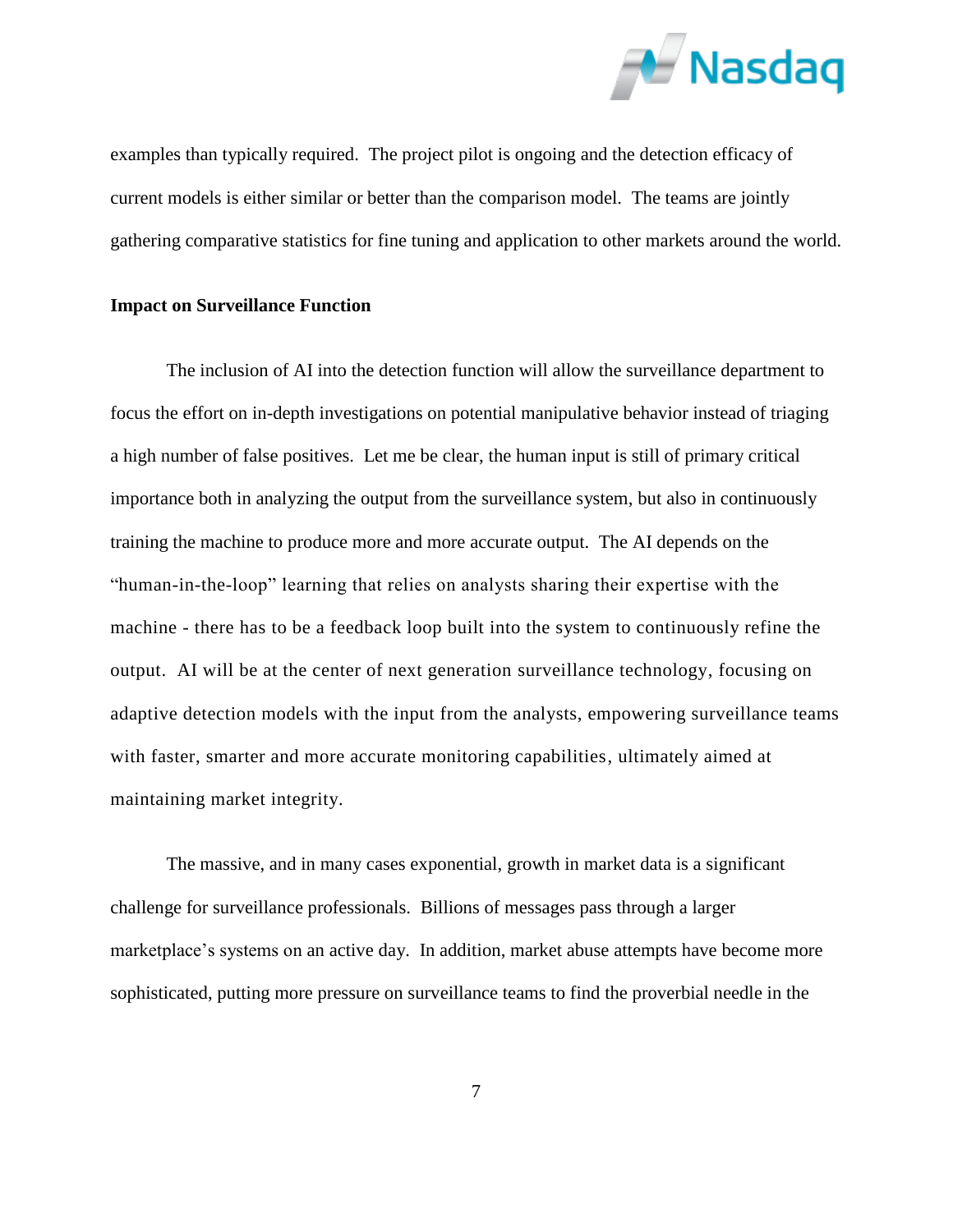

(data) hay-stack. Although automated surveillance systems have vastly improved real-time monitoring capabilities and resources are stretched to the maximum, we cannot allow parameters for potential market abuse to go undetected. To this end, exchanges and market participants alike need to optimize their efforts by employing multiple methods of detection. This means constantly evolving how we adopt and leverage new technologies to better surveil trading activity. By incorporating AI into our monitoring systems, we are sharpening our detection capabilities and broadening our view of market activity to safeguard the integrity of our country's markets. In the future, Nasdaq sees an opportunity to leverage transfer learning to apply models across markets and additional manipulative behaviors. With added data and analytics, the models will continue to be enhanced. Moving forward, AI will play a key role in detecting manipulative behaviors that would otherwise undermine our markets.

# **Other AI Projects**

Surveillance is a critical use-case for AI, but Nasdaq is looking to apply it to other Self-Regulatory obligations and areas of our business where we can deploy this powerful tool. For example, we are also using a version of AI in the listings business to leverage machine learning to facilitate the compliance review of public company filings. We use Natural Language Processing (NLP) to review issuer's 8-K filings—the AI will flag certain sentences and words and send it to the listing analyst. We estimated that Nasdaq's regulatory analysts spent about 60% of their workday reviewing the more than 48,000 SEC filings submitted by Nasdaq-listed companies each year. While the compliance tracking platform effectively evaluates securities for